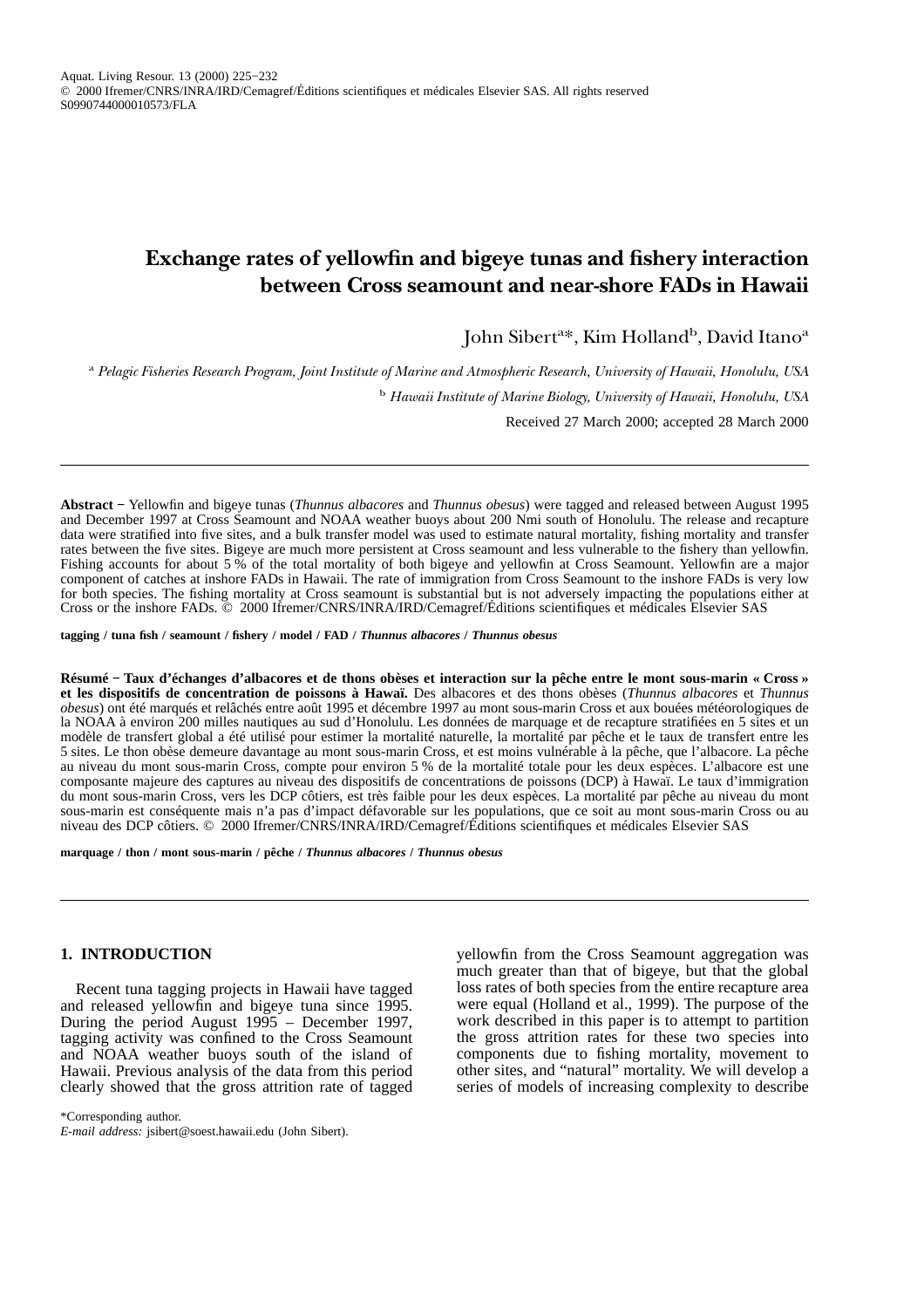**Table I.** Summary of tag releases and recaptures by site and species used in this analysis.

| Site           | Bigeye            | Yellowfin  | Total             |  |  |
|----------------|-------------------|------------|-------------------|--|--|
|                | Releases          |            |                   |  |  |
| Cross Seamount | 1928              | 867        | 2795              |  |  |
| Buoy 2         | 790               | 323<br>183 | 1113<br>810       |  |  |
| Buoys $3 & 4$  | 627               |            |                   |  |  |
| Inshore FADs   | $\mathbf{\Omega}$ | $\Omega$   | $\mathbf{\Omega}$ |  |  |
| Other          | 55                | 86         | 141               |  |  |
| Total          | 3400              | 1459       | 4859              |  |  |
|                | Recaptures        |            |                   |  |  |
| Cross Seamount | 96                | 92         | 188               |  |  |
| Buoy 2         | 76                | 12         | 88                |  |  |
| Buoys $3 & 4$  | 8                 | 6          | 14                |  |  |
| Inshore FADs   | 7                 | 10         | 17                |  |  |
| Other          |                   | 7          | 14                |  |  |
| Total          | 194               | 127        | 321               |  |  |

the tag recapture process and apply recently developed approaches and tools for statistical modeling to estimate the model parameters. Finally we will apply the results to issues of interest to fishery managers.

### **2. MATERIAL AND METHODS**

This analysis is restricted to recaptures of tagged bigeye and yellowfin released between August 1, 1995 and December 31, 1997. The recapture period is restricted to the period prior to December 31, 1998. These restrictions allow the use of simplified models. The number of recapture sites is relatively low so that there is no need to resort to models with high spatial resolution (Sibert et al., 1999), and there are few recaptures of large fish that would require introduction of age-dependent processes. A total of 4 859 tag releases and 321 recaptures were used in this analysis as shown in *table I*. Fishing effort data were obtained from the State of Hawaii Division of Aquatic Resources (HDAR). All data were aggregated into five sites and 10-day time periods. This stratification produced 33 tag release cohorts for bigeye and 29 cohorts for yellowfin. The observed exchanges are presented in *figure 1*. The selection of sites is relatively arbitrary; these sites were chosen so that the number of tagged fish of both species recaptured at each site was greater than 10 (*table I*). See Itano and Holland (2000) for descriptions of the fishery, fishing grounds and details of the tagging program.

The models used to analyze the Cross Seamount tagging data are derived from simple tag attrition models. Tag attrition models are widely used (Kleiber et al., 1987) and typically consist of components that describe the dynamics of the tagged population, the recapture of tagged fish by the fishery, and the reporting of recaptured tags. The basic tag attrition model



**Figure 1.** Observed transfers of bigeye and yellowfin between recapture sites. Arrows that point in both directions indicate that transfers were observed in both directions. Lack of arrows indicates that no transfers were observed.

simply describes the rate of loss of tagged fish from the population:

$$
\frac{dN_s}{dt} = -Z_s N_s \t N_s = N_{s0} \t at t = 0
$$
  

$$
\frac{dC_s}{dt} \propto N_s \t C_s = 0 \t at t = 0
$$
 (1)

where  $N<sub>s</sub>$  is the number of individuals remaining in a cohort of tagged fish of species  $s$ ,  $N_{s0}$  is the number of tagged fish released, *t* is the time that the tags have been at liberty,  $Z_s$  is the gross attrition rate,  $C_s$  is the cumulative number of tags returned, and the subscript  $s$  ( $s = 1,2$ ) indicates that the attrition rate may vary between species of fish. This model describes a simple exponential decay of the tagged population and is the basis for the analysis by Holland et al. (1999) to conclude that bigeye and yellowfin differ in their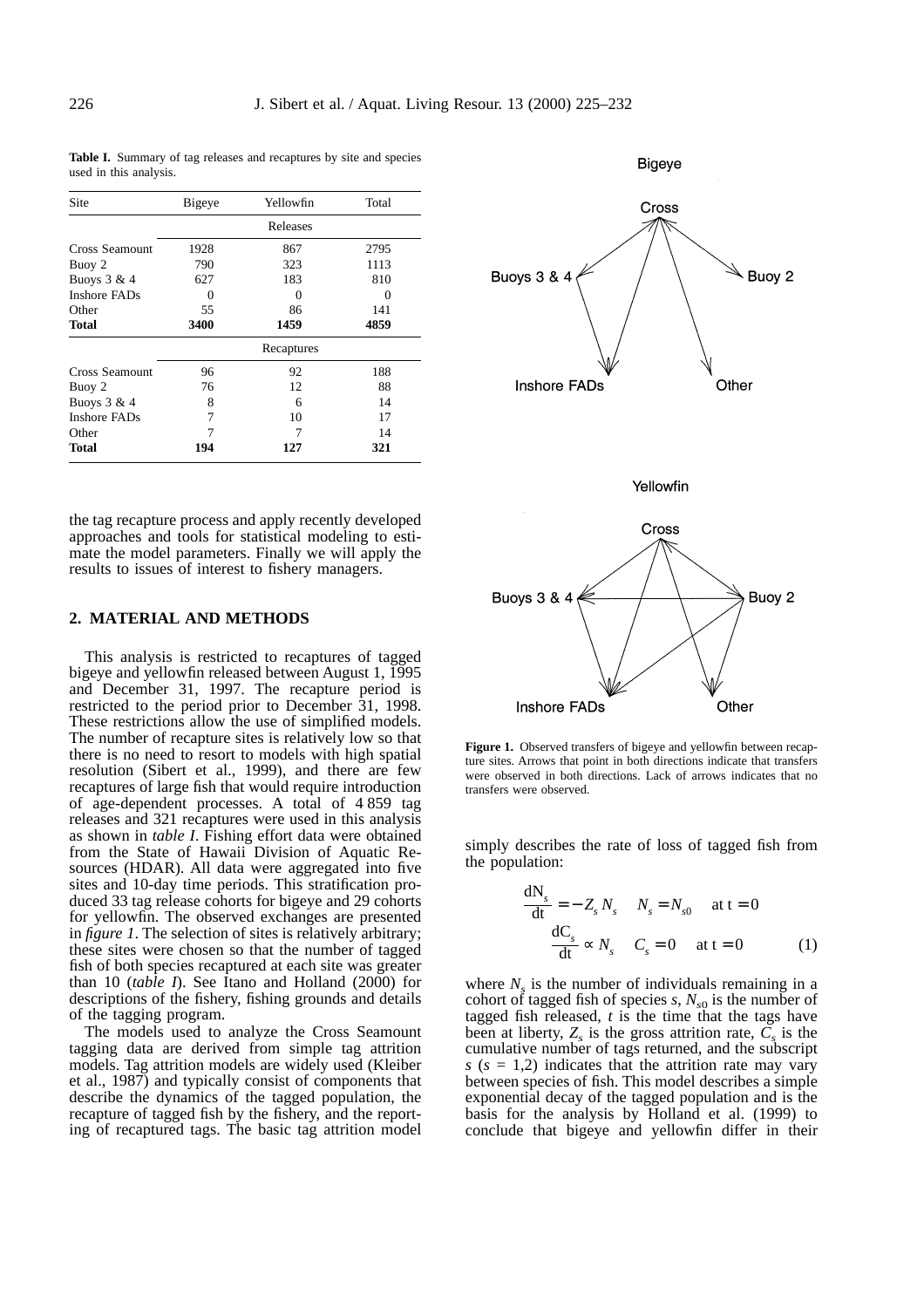fidelity to Cross Seamount, i.e. that *Z* does indeed vary between species of fish. Under circumstances where auxiliary information from the fishery is available, the total attrition rate can be partitioned into components due to natural mortality and fishing mortality. For example :

$$
\frac{dN_s}{dt} = - (M_s + f_s) N_s \qquad N_s = N_{s0} \text{ at } t = 0
$$
  

$$
\frac{dC_s}{dt} = f_s N_s \qquad C_s = 0 \text{ at } t = 0 \text{ } f_s = q_s \text{ } E \qquad (2)
$$

where  $f_s$  is the fishing mortality rate on species  $s, q_s$  is a coefficient of proportionality between fishing mortality for species *s* and fishing effort (the "catchability" coefficient), and *E* is some measure of fishing effort. These equations predict the expected number of tag recaptures, and the model parameters can be estimated by fitting the model to the observed number of recaptures. This analysis assumes that all recaptured tags are reported to the tagging program. The reporting rate is often considered to be a function of how well fishers co-operate with the tagging program. Staff of the Hawaii Tuna Tagging Program made a major commitment of time and effort to promote good relations with the fishing community and are confident that nearly all tags recaptured by Hawaii-based fishing fleets are reported.

If recapture sites are known, components of attrition due to movement between sites can also be estimated, further partitioning total attrition into its components. Details of tag attrition models increase as the number of recapture sites, number of species and number of tag cohorts increase. Nevertheless, the basic ideas and model structure remain unchanged, and the strategy of partitioning total attrition into its components can still be applied. The model used in this analysis is written :

$$
\frac{dN_{ski}}{dt} = -\left(M_s + f_{si} + \sum_j T_{sij}\right)N_{ski} + \sum_j T_{sji}N_{skj}
$$

$$
\frac{dC_{ski}}{dt} = f_{si}N_{ski}
$$

$$
f_{si} = q_{si}\tilde{E}_i
$$
(3)

where the subscripts *i* and  $j$  ( $i$ ,  $j = 1,2,...,5$ ) indicate release and recapture sites. Movement between sites is expressed by the transfer coefficients,  $T_{sij}$ , rates of transfer of species *s* from site *i* to site *j* ( $T_{sii} = 0$ ).  $\hat{E}_i$  is the normalized fishing effort as defined below. All components of attrition may be species-specific and some components may also be site-specific. The subscript *k* indicates that the equation applies to the tag release group *k*.

Self-reported data from fisheries are often problematical. The HDAR data used in this analysis has sufficient information to compute an estimate of fishing effort as boat-days fished in any arbitrary time stratum, but the relationship between catch and fishing effort appears to be highly variable between sites and the two species. Also, there are consistent differences in fishing methods between inshore and offshore sites such that units of fishing effort at different sites are not comparable. The fishing effort was normalized to the mean fishing effort for the entire recapture period:

$$
\tilde{E}_{it} = \frac{E_{it}}{\bar{E}_i} \tag{4}
$$

where  $E_{it}$  is the observed fishing effort at site *i* during time period *t*,  $\bar{E}_i$  is the fishing effort at site *i* averaged over all time periods. Some time  $\times$  area strata for which tags were returned lack fishing effort data. The fishing effort for these strata was assigned a value of 1, the mean of the normalized fishing effort for every site. Normalization reduces the variance of the fishing effort and rescales the catchability coefficients to be equal to the mean instantaneous fishing mortality rate.

The relationship between fishing effort and catch is notoriously variable. There is little reason to believe that the catchability coefficient is constant over time and place, i.e. *q* is likely to vary between seasons and between recapture sites. Fournier et al. (1999) introduced the concept of "effort deviations" to model the variability in the effort – catch relationship. Applying this concept, the fishing mortality in equation (3) can be rewritten as :

$$
f_{sit} = q_{si} \tilde{E}_{it} e^{\varepsilon_t} \tag{5}
$$

where  $\varepsilon$ <sub>t</sub> are normally distributed random variables with mean zero and variance  $\sigma_{\varepsilon}^2$  representing transient deviations in the effort – fishing mortality relationship within each time period *t*. Since this variability translates to catch through equation (3), *e* also captures variability in the effort – catch relationship.

A semi-implicit finite difference approximation was used to obtain numerical solutions to equations (3). Model parameters were estimated by maximum likelihood using a Poisson likelihood function. The parameter estimates are the numerical values of *q*, *T* and *M* which maximize :

$$
ln L = ln P(q, T, M, \varepsilon | C_{\text{skin}}, E_{\text{it}}) =
$$
  

$$
ln \prod_{\text{skin}} \left[ \frac{\hat{C}_{\text{skin}}^{C_{\text{skin}} - \hat{C}_{\text{skin}}}}{C_{\text{skin}}!} \right] - w_{\varepsilon} \sum_{t} \varepsilon_{t}^{2}
$$
 (6)

where  $C_{\text{skit}}$  is the predicted number of tag returns from the solution of equations (3) and  $C_{\text{skit}}$  is the observed number of tag returns. The maximum was determined by minimizing – ln *L* using the ADModel Builder non-linear optimization package (Otter Research Ltd., 1994).

 $w_e$  is a constant reflecting assumptions about the variance of the effort – catch relationship. In this analysis,  $w_e = 1$ , a value allowing  $\sigma_e^2$  to be approximately 10 % of the total likelihood. In other words we assume that 10 % of the variability in the tag recap-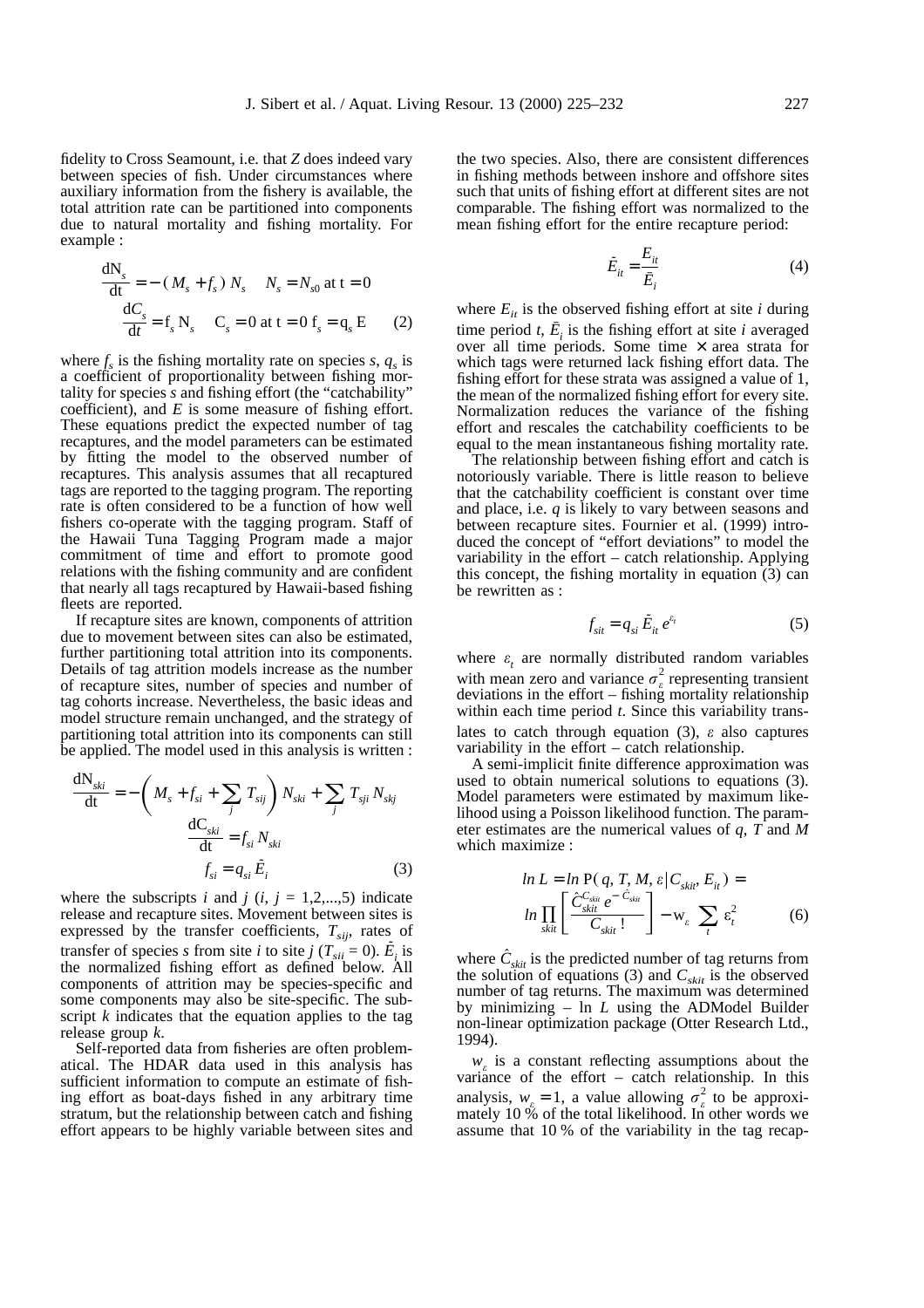**Table II.** Likelihood-ratio tests for increasing model complexity; *n* indicates the number of estimated parameters, partitioned into the number of parameters per model component, *M*, *q*, *T*, and *e*;  $\chi^2$  is the likelihood ratio; *df* is the increase in number of parameters over the previous model; *P* is the significance level of the  $\chi^2(df)$  test\*.

| Model             | $\boldsymbol{n}$ | ln L       | Compared To                       | $\chi^2$ | $d\!f$ | $\boldsymbol{P}$ |
|-------------------|------------------|------------|-----------------------------------|----------|--------|------------------|
| $M_1Q_1T_1$       | 1,5,10,0         | $-535.170$ |                                   |          |        |                  |
| $M_2Q_1T_1$       | 2,5,10,0         | $-535.082$ | $M_1Q_1T_1$                       | 0.176    |        | 0.325            |
| $M_1Q_2T_1$       | 1,10,10,0        | $-518.535$ | $M_1Q_1T_1$                       | 33.270   |        | > 0.999          |
| $M_2Q_2T_1$       | 2,10,10,0        | $-516.885$ | $M_1Q_2T_1$                       | 3.3      |        | 0.931            |
| $M_{2}Q_{2}T_{2}$ | 2,10,20,0        | $-509.493$ | $M_2Q_2T_1$                       | 14.784   | 10     | 0.860            |
|                   |                  |            | <b>Effort Deviations Included</b> |          |        |                  |
| $M_1Q_1T_1$       | 1,5,10,102       | $-391.618$ |                                   |          |        |                  |
| $M_2Q_1T_1$       | 2,5,10,102       | $-391.612$ | $M_1Q_1T_1$                       | 0.012    |        | 0.087            |
| $M_1Q_2T_1$       | 1,10,10,102      | $-376.551$ | $M_1Q_1T_1$                       | 30.134   |        | > 0.999          |
| $M_2Q_2T_1$       | 2,10,10,102      | $-374.163$ | $M_1Q_2T_1$                       | 4.776    |        | 0.971            |
| $M_{2}Q_{2}T_{2}$ | 2,10,20,102      | $-356.172$ | $M_2Q_2T_1$                       | 35.982   | 10     | > 0.999          |
| $M_2Q_2T_2$       | 2,10,20,102      | $-356.172$ | $M_2Q_2T_2$                       | 306.642  | 102    | > 0.999          |

\* The sequence of numbers indicating the number of estimated parameters refers to the number of parameters associated with M, Q and T respectively. The final number is the number of effort deviations estimated. The total number of estimated parameters is the sum of the sequence.

tures is due to variability in the effort – catch relationship and 90 % is due to the variability in tag population dynamics. Large values of  $w_e$  force  $\sigma_{\epsilon}^2$  to be near zero, and the effort deviations have no effect on the parameter estimates. Small values of  $w_e$  allow the values of  $\varepsilon^2$  to be as large as necessary to produce exact agreement between predicted and observed recaptures.

#### **3. RESULTS**

A system with 5 sites has a total of 20 possible transfers, but only 10 exchanges were actually observed for both species combined (*figure 1*). Therefore, only those 10 transfer coefficients were estimated for which exchanges of either bigeye or yellowfin were recorded; all other transfer coefficients were assumed to equal zero. The model represented by equations (3) allows for all attrition components (*M*, *q*, and *T*) to be species specific, but it is not an absolute requirement. Our strategy is to start with the simplest model, one in which all attrition components are the same for both species, to add species-specific parameters in a stepwise fashion, and to test for improvement in fit of the model to the data at each step using the value of the likelihood function, equation (6), as a measure of goodness of fit. The effects of increasing model complexity are presented in *table II*. Each model is identified by a code indicating which parameters are species-specific, e.g.  $M_1$  indicates a model in which a single value of natural mortality (*M*) is estimated for both species, and  $M_2$  indicates a model in which two values of *M* are estimated, one for each species. Agreement between model prediction and observation is indicated by the value of the log likelihood function, the larger the value of ln *L*, the closer agreement. The

significance of the improvement in fit is evaluated with a likelihood ratio test (Brownlee, 1965) using a significance level of  $P > 0.9$ . Significance tests are confined to tests of adding species-specific parameters to a single attrition component, i.e. models are considered to be "nested" only *within* attrition components. The simplest model is  $M_1Q_1T_1$ , both species have identical attrition rates, with 16 estimated parameters (one value of *M*, five values of *q*, and ten values of *T*). The agreement is improved slightly by adding speciesspecific natural mortality  $(M_2Q_1T_1)$ , but the improvement is not statistically significant  $(P < 0.9)$ . The addition of species-specific catchability  $(M_2Q_2T_2)$ does improve the fit significantly  $(P > 0.999)$  and the  $M_2Q_2T_1$  model is a slight further improvement. Inclusion of specific-specific transfer coefficients,  $M_2Q_2T_2$ model, improves agreement between observed and predicted tag returns, but the improvement over the  $M_2Q_2T_1$  model is not significant (*P* < 0.9).

The second part of *table II* repeats the modelselection process for models which include variability in the relationship between catch and effort. The results are generally similar, but the levels of significance are higher and the  $M_2Q_2T_2$  model fits the data significantly better than the  $M_2Q_2T_1$  model. The last line in *table II* evaluates the effect of including effort deviations in the  $M_2Q_2T_2$  model. When this source of variability is included, the fully species-specific model,  $M_2Q_2T_2$  provides the best agreement between observed and predicted tag returns for both species.

This model predicts both the location and time of tag recaptures. *Table III* shows the numbers of observed and predicted recaptures tabulated by release site, recapture site and species. In general, the agreement between observed and predicted tags is excellent, particularly at Cross Seamount and NOAA Buoy 2 where the numbers of recaptures are highest.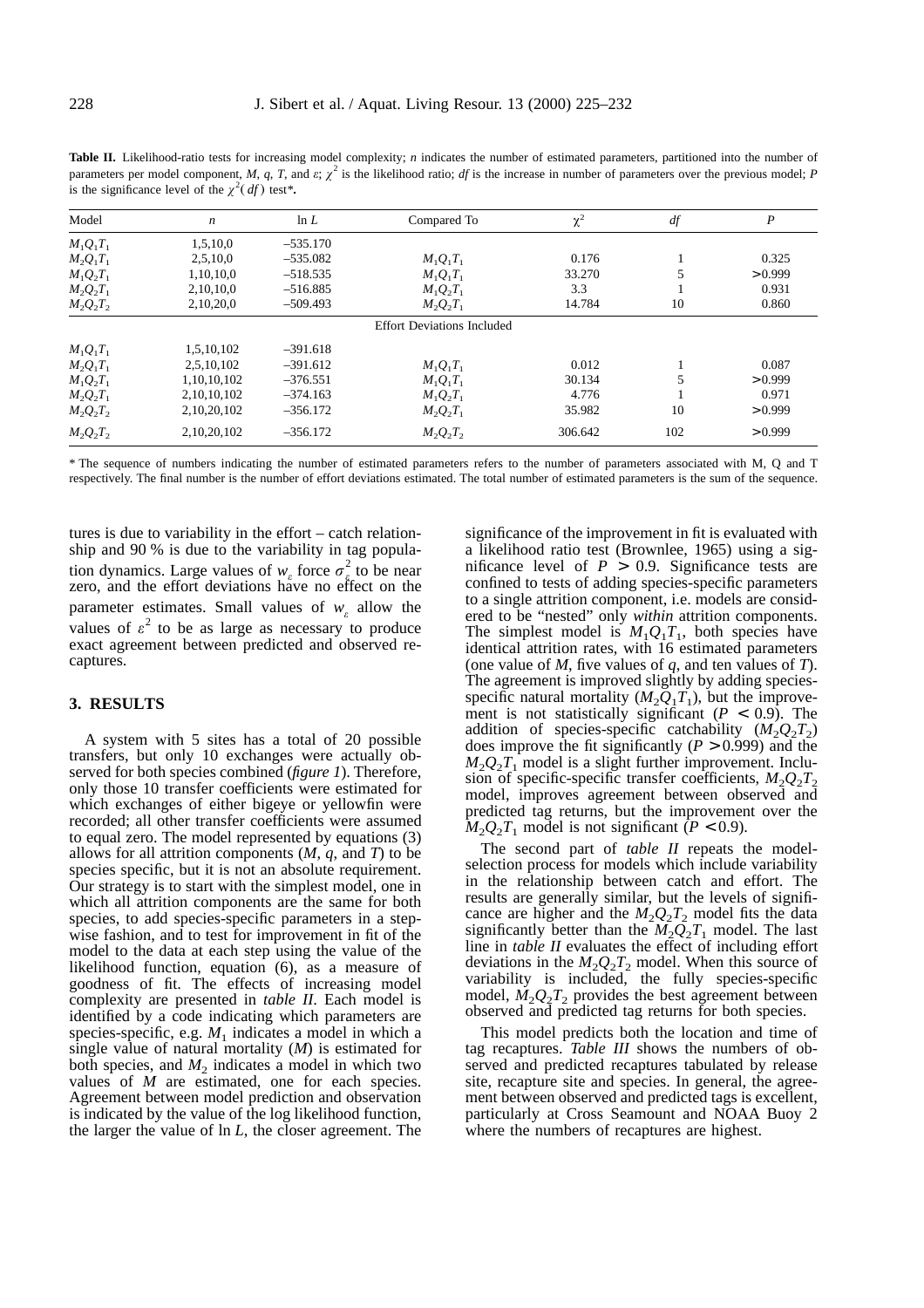Recapture Sites From All Cross B2 B3+B4 FADs Other Bigeye All 194 *195.42* 96 *96.39* 76 *75.88* 8 *8.02* 7 *6.97* 7 *8.17* Cross 112 *108.22* 91 *90.35* 8 *8.22* 6 *2.69* 6 *5.66* 1 *1.30* B2 72 *76.42* 4 *4.83* 68 *67.55* 0 *3.19* 0 *0.77* 0 *0.08* B3+B4 4 *4.01* 1 *1.21* 0 *0.11* 2 *2.14* 1 *0.54* 0 *0.01* FADs 0 *0.00* 0 *0.00* 0 *0.00* 0 *0.00* 0 *0.00* 0 *0.00* Other 6 *6.77* 0 *0.00* 0 *0.00* 0 *0.00* 0 *0.00* 6 *6.77* Yellowfin All 127 *127.43* 92 *92.40* 12 *11.92* 6 *6.00* 10 *9.97* 7 *7.14* Cross 102 *99.95* 90 *88.28* 2 *1.96* 4 *3.38* 4 *4.59* 2 *1.74* B2 20 *18.91* 2 *2.50* 10 *9.92* 2 *1.44* 5 *4.20* 1 *0.84* B3+B4 1 *4.05* 0 *1.62* 0 *0.04* 0 *1.18* 1 *1.18* 0 *0.04* FADs 0 *0.00* 0 *0.00* 0 *0.00* 0 *0.00* 0 *0.00* 0 *0.00* Other 4 *4.52* 0 *0.00* 0 *0.00* 0 *0.00* 0 *0.00* 4 *4.52*

**Table III.** Observed (Roman type) and predicted (*italic type*) tag transfers from the  $M_2Q_2T_2$ ,  $n = 134$  model. The rows (from) are tag-release sites and the columns are recapture sites.

The time of recapture can be examined from two different points of view, absolute, from the calendar date of the first tag release (history), and relative, from the time of release of the recaptured tag (time at liberty). *Figure 2* shows the tag recapture histories at Cross Seamount. The most intense tagging and, consequently, most of the recaptures occured in the fourth quarter of 1996. Recaptures as a function of time at liberty are shown in *figure 3*. The agreement between predicted and observed recaptures is good for predictions greater than one tag. The longer persistence of tagged bigeye at Cross Seamount relative to yellowfin is evident in this figure.

The effort deviations modify the observed fishing effort in the direction of a value that would best predict the observed tag recaptures. These changes can be seen in *figure 4*. The effects of the effort deviations are small in most time periods, except in June and December 1996.



**Figure 2.** Bigeye (upper) and yellowfin (lower) tag recapture history at Cross Seamount. Solid line indicates predicted and + symbols indicate observed recaptures.



**Figure 3.** Bigeye (upper) and yellowfin (lower) tag attrition plots for recaptures at Cross Seamount. Solid line indicates predicted and + symbols indicate observed recaptures.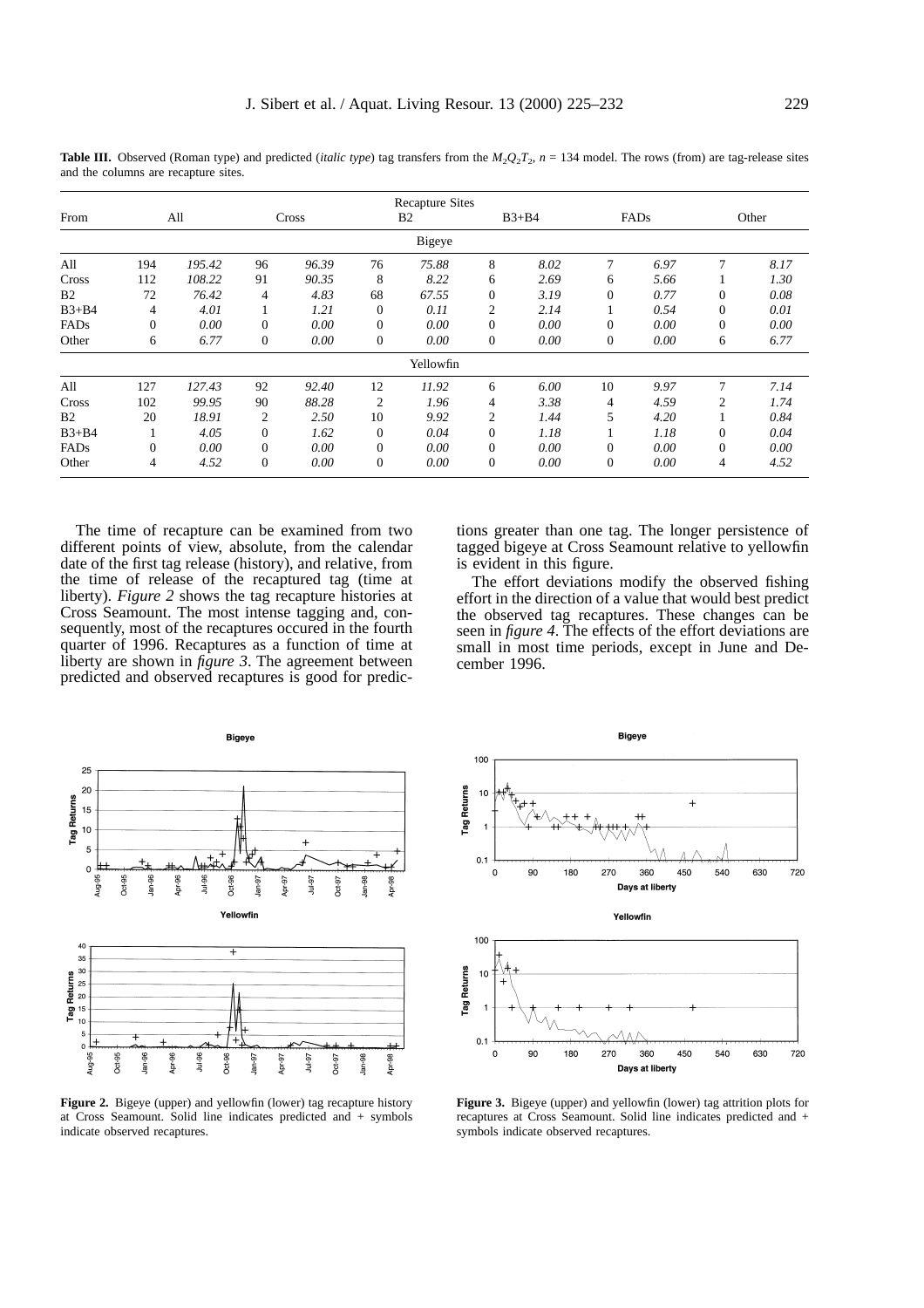

**Figure 4.** Effort history at Cross Seamount. Symbols indicate the observed fishing effort in boat-days fished. Solid line indicates the effective fishing effort computed using the effort deviations.

The average gross attrition rate for species *s* and site *i* can be defined as :

$$
\bar{Z}_{s,i} = \bar{f}_{si} + \sum_{j} T_{sij} + M_s \tag{7}
$$

where  $\bar{f}_{si}$  is the average fishing mortality assumed to be equal to  $q_{si}$  since the average normalized fishing effort = 1. Persistence is more intuitively expressed as half-life, the number of days required for half the population to dissappear, equal to − ln 1 / 2/ $\overline{Z}_{s}$ . The estimated average gross attrition rate, half-life, and attrition components for bigeye and yellowfin at Cross Seamount are given in *table IV*. Bigeye are much more persistent at Cross Seamount than yellowfin. The estimated half lives of bigeye and yellowfin at Cross Seamount are 97.6 ( $\pm$  18.5) and 18.3 ( $\pm$  4.1) days respectively, where the number between parentheses is the standard deviation of the estimated half life. Natural mortality rates for the two species are similar, but both fishing mortality and emigration rates are lower for bigeye than for yellowfin. Nevertheless, the harvest ratios at Cross Seamount (proportion of attrition attributable to fishing) for both species are approximately 5 %.

The estimated values of the transfer rates are presented in *table V*. The rates of transfer of both species from the offshore sites to the inshore fads,  $T_{i,4}$ ;  $i =$ 1,2,3 are much lower than the transfer rates to other recapture sites.

#### **4. DISCUSSION**

Analysis of the dynamics of the tuna populations at Cross Seamount was the primary motivation for the work described in this paper. Few tags were released at other sites and the number of recaptures at other sites was low. Therefore this discussion is largely confined to Cross Seamount results.

The estimated half-life of bigeye at Cross Seamount is roughly five times longer than that for yellowfin (*table IV*), strongly supporting the conclusion of Holland et al. (1999) that the bigeye population at Cross Seamount is much more persistent than the yellowfin population. The ability to resolve this gross attrition rate into its components allows us to draw conclusions about the dynamics and behavior of the two populations of fish at Cross Seamount.

The parameter *M* in equation (3) and in most other fisheries models represents losses from the population that cannot be attributed to specific processes and is dubbed "natural" mortality. In fact natural mortality in fishery models is not a single process (Beverton and Holt, 1957). In equation (3), natural mortality represents the losses of tagged fish from the population at a specific site that cannot be attributed to fishing or movement to other sites. Thus it includes emigration outside the model domain to areas where there may be no fisheries, recaptures which are not reported, and tag shedding. Natural mortality is a critical parameter for stock assessment modeling, and assessment efforts for bigeye have been particularly hampered by the lack of estimates of *M* (IATTC, 1997). Hampton (2000) estimated natural mortality for skipjack, yellowfin and bigeye in the western central Pacific using tag recapture methods and found that *M* varies with size. The bigeye tagged in this study were predominantly between 35 cm and 65 cm in fork length, and yellowfin ranged between 40 and 70 cm (Itano and Holland, 2000). We estimate natural mortality for bigeye and yellowfin to be 0.00274 day<sup>-1</sup> (1.0 yr<sup>-1</sup>) and 0.00323

Table IV. Estimates of attrition components at the Cross Seamount site with standard deviations of the estimates. The ratios are the ratio of the attrition component to the total attrition. Attrition rate components in day<sup>-1</sup>; half life in days; ratios are dimensionless.

|                                                                                     | Bigeye                | Yellowfin             |  |
|-------------------------------------------------------------------------------------|-----------------------|-----------------------|--|
| Average Gross Attrition $(\bar{Z}_{s1})$ (day <sup>-1</sup> )                       | $0.00710 \pm 0.00135$ | $0.03782 \pm 0.00853$ |  |
| Half Life (days)                                                                    | $97.6 \pm 18.5$       | $18.3 \pm 4.13$       |  |
| Natural Mortality $(Ms)$                                                            | $0.00274 \pm 0.00135$ | $0.00323 \pm 0.00126$ |  |
| Catchability $(q_{s1})$                                                             | $0.00033 \pm 0.00006$ | $0.00201 \pm 0.00053$ |  |
| Emigration                                                                          | $0.00402 \pm 0.00161$ | $0.03257 \pm 0.00810$ |  |
| $M_{\scriptscriptstyle\circ}/\bar{Z}_{\scriptscriptstyle\circ1}$<br>Mortality Ratio | $0.387 \pm 0.185$     | $0.086 \pm 0.037$     |  |
| Harvest Ratio (                                                                     | $0.04654 \pm 0.00751$ | $0.05316 \pm 0.00911$ |  |
| $\sum_i T_s$<br><b>Emigration Ratio</b><br>$\cdot$ s1i                              | $0.566 \pm 0.186$     | $0.861 \pm 0.038$     |  |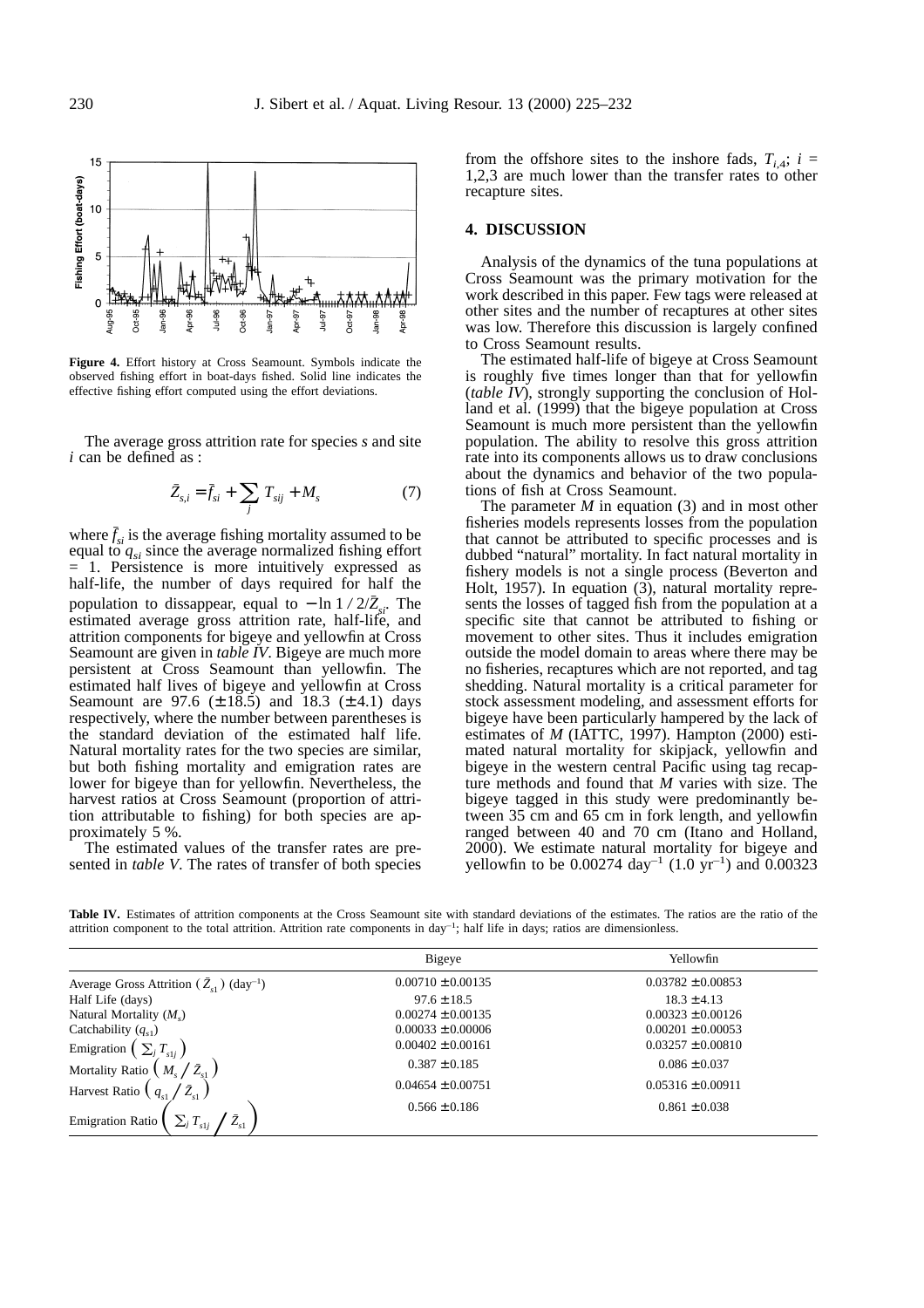**Table V.** Estimated transfer coefficients from the full  $M_2Q_2T_2$ ,  $n = 134$  model. The rows (from) are tag-release sites and the columns (to) are recapture sites. Note that transfer coefficients designated "0" were not estimated.

|                | To           |                |           |                       |                       |
|----------------|--------------|----------------|-----------|-----------------------|-----------------------|
| From           | Cross        | B <sub>2</sub> | $B3+B4$   | FADs                  | Other                 |
|                |              |                | Bigeye    |                       |                       |
| Cross          | $\Omega$     | 0.00096        | 0.00289   | $3.12 \times 10^{-5}$ | 0.00014               |
| B <sub>2</sub> | 0.00182      |                | 0.01472   | $7.54 \times 10^{-9}$ | $9.43 \times 10^{-8}$ |
| $B3+B4$        | 0.00037      |                |           | $5.55 \times 10^{-6}$ |                       |
| FADs           |              |                |           |                       |                       |
| Other          | $\theta$     |                |           |                       | $\theta$              |
|                |              |                | Yellowfin |                       |                       |
| Cross          | $\Omega$     | 0.00335        | 0.02630   | $2.57 \times 10^{-5}$ | 0.00290               |
| B <sub>2</sub> | 0.00066      |                | 0.00914   | 0.00020               | 0.00139               |
| $B3+B4$        | 0.00084      |                |           | $4.67 \times 10^{-5}$ | $\Omega$              |
| FADs           | $\Omega$     |                |           |                       |                       |
| Other          | $\mathbf{0}$ | $\Omega$       |           | U                     | 0                     |

day<sup>-1</sup> (1.2 yr<sup>-1</sup>) respectively. These estimates agree closely with Hampton's.

Although the model fits the data better with separate values of natural mortality for each species, the numerical values of the estimates are similar *M* ∼ 0.003  $day^{-1}$  and their standard deviations are high. In the current model, *M* is common to all sites and represents the general loss rate from the system.

Given the results of Holland et al. (1999), it is not surprising that the two species of fish have a similar estimate of *M*. In relative terms, natural mortality accounts for about 39 % of the total losses of bigeye from Cross Seamount and about 9 % of the losses of yellowfin.

The catchability coefficient,  $q_{si}$  is the proportion of the population caught by one unit of fishing effort. Since fishing effort is normalized to its average,  $q_{si}$  is also a measure of average fishing mortality. Yellowfin and bigeye are caught using the same fishing gear at Cross Seamount, but bigeye catchability is only 16 % that of yellowfin, suggesting that somehow bigeye are less vulnerable to the gear than yellowfin. However, since the bigeye outnumber yellowfin in the catch (Itano and Holland, 2000), it is possible that the bigeye population is larger than the yellowfin population but only a portion of the bigeye population is accessible to the gear through variability in both time and space. For both species, fishing accounts for about 5 % of the total losses from Cross Seamount. The total instantaneous rate of emigration away from Cross Seamount,

 $\sum_i T_{\text{e}}$  is much higher for yellowfin than for bigeye, reflecting the shorter half life. Emigration accounts for 86 % of yellowfin and 57 % of bigeye losses from Cross Seamount. Some transfer rates are very close to zero and it is possible to eliminate some transfer coefficients, i.e. require them to be zero. Agreement between observed and predicted values can be improved by arbitrarily setting small values of  $T_{ii}$  to zero and eliminating them from the estimation procedure. However, there is no a priori ground for deciding which parameters to eliminate, and the procedure seems difficult to justify.

The Cross Seamount tagging study was motivated by several management questions concerning what was originally assumed to be a fishery on juvenile yellowfin tuna. One of the original concerns is the possibility that large catches at Cross Seamount and the weather buoys might have adverse impacts on the yellowfin fishery operating at FADs closer to the shore in the main Hawaiian Islands. Early in the study, it became clear that the largest component of the Cross Seamount catch is bigeye and that yellowfin comprises only about  $20 - 30$  % of the total, so that concerns over yellowfin were less acute. Our results show that the exchange rates of both species (*table IV*) from Cross Seamount to the inshore FADs are very low,  $\sim 10^{-5}$ day–1 . Thus, tuna populations at Cross Seamount are not significant sources of recruitment of fish to the inshore FADs. It is unlikely that large catches of either yellowfin or bigeye at Cross Seamount are having any impact on the inshore fisheries unless the residence time at inshore FADs is very long.

The second major concern is that large catches at Cross Seamount are depleting the "resident" population at Cross. Our results indicate that catches of both species only account for about 5 % of the total population turnover. The estimated natural mortality rate for both fish is quite high. The value of 0.003  $day^{-1}$  is equivalent to an annual rate of about 1.0. Such a high rate of natural mortality makes it unlikely that many of these fish would survive to recruit to fisheries on adult fish. High emigration and natural mortality rates make it hard to support the assumption that the Cross Seamount tuna populations are "resident". Furthermore, catches that might be considered "large", are small in relation to the other sources of mortality in the local population.

The Hawaii-based longline fleet depends heavily on catches of large yellowfin and bigeye tuna in the fishing grounds surrounding the Hawaiian Archi